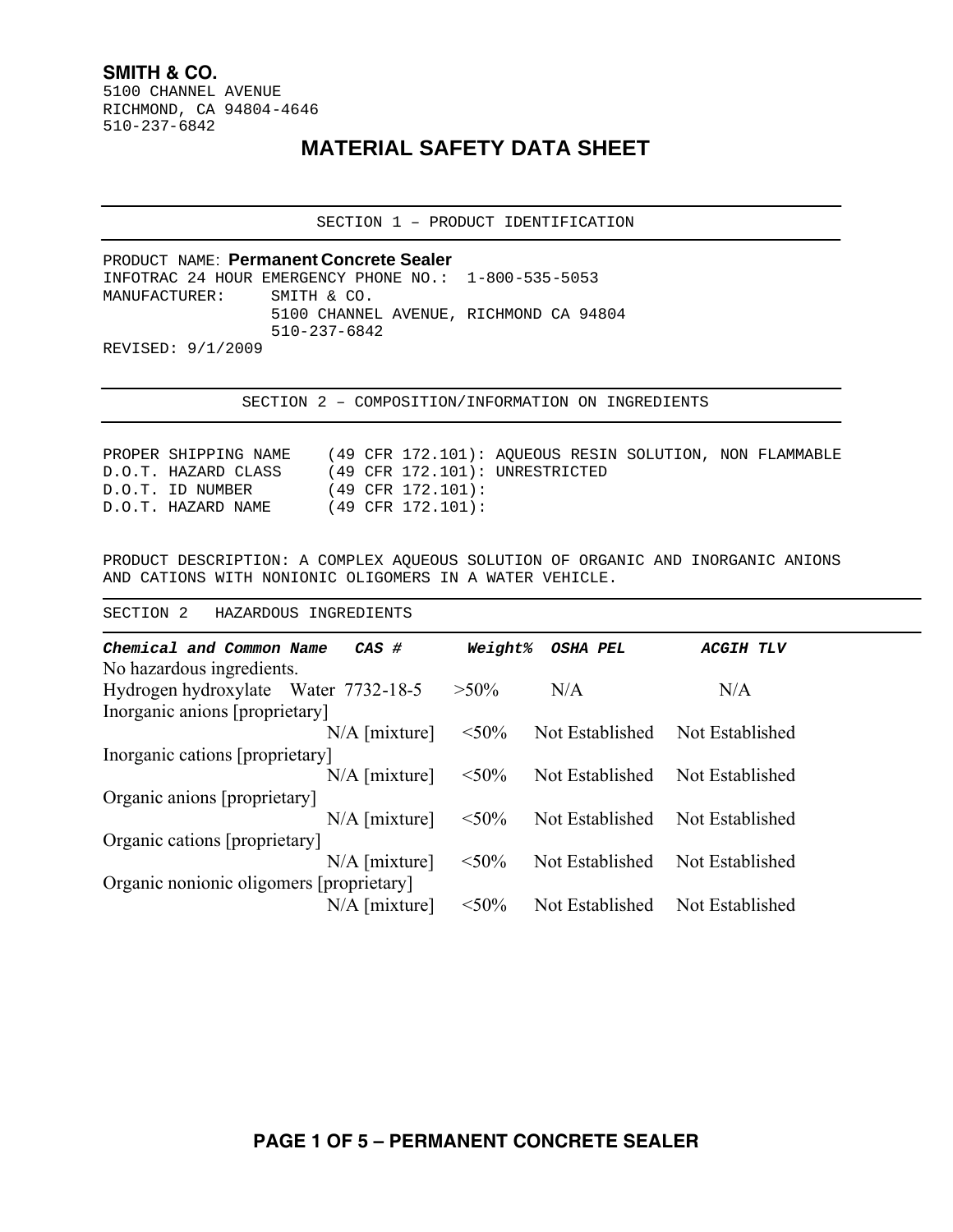## SECTION 3 – HAZARDS INDENTIFICATION

## **\* EMERGENCY OVERVIEW \***

Clear, colorless, odorless, low viscosity liquid. Causes eye, skin and digestive tract irritation. Spray mist causes irritation to respiratory tract. High pH may be harmful to aquatic life. Noncombustible. Spills are slippery. Reacts with acids, ammonium salts, reactive metals and some organics.

SKIN CONTACT: Causes irritation. EYE CONTACT: Causes irritation. INHALATION: Spray mist irritating to respiratory tract. INGESTION: May cause irritation to mouth, esophagus and stomach. CHRONIC HAZARDS: No known chronic hazards. Not listed by NTP, IARC or OSHA as a carcinogen. PHYSICAL HAZARDS: Dries to form glass film which can easily cut skin. Spilled material is very slippery. Can etch glass if not promptly removed.

SECTION 4 – FIRST AID MEASURES

SKIN CONTACT:

In case of contact, immediately flush skin with plenty of water. Remove contaminated clothing and shoes. Get medical attention. EYE CONTACT: In case of contact, immediately flush eyes with plenty of water for at least 15 minutes. Get medical attention. INHALATION: Remove to fresh air. If not breathing, give artificial respiration. If breathing is difficult, give oxygen. Get medical attention. INGESTION: If swallowed, DO NOT induce vomiting. Get medical attention immediately. If victim is fully conscious, give a cupful of water. Never give anything by mouth to an unconscious person.

SECTION 5 – FIRE FIGHTING MEASURES

FLAMMABLE LIMITS: This material is noncombustible. EXTINGUISHING MEDIA: This material is compatible with all extinguishing media. HAZARDS TO FIRE-FIGHTERS: See Section 3 for information on hazards when this material is present in the area of a fire. FIRE-FIGHTING EQUIPMENT: The following protective equipment for fire fighters is recommended when this material is present in the area of a fire:

chemical goggles, body-covering protective clothing, chemical resistant gloves and rubber boots.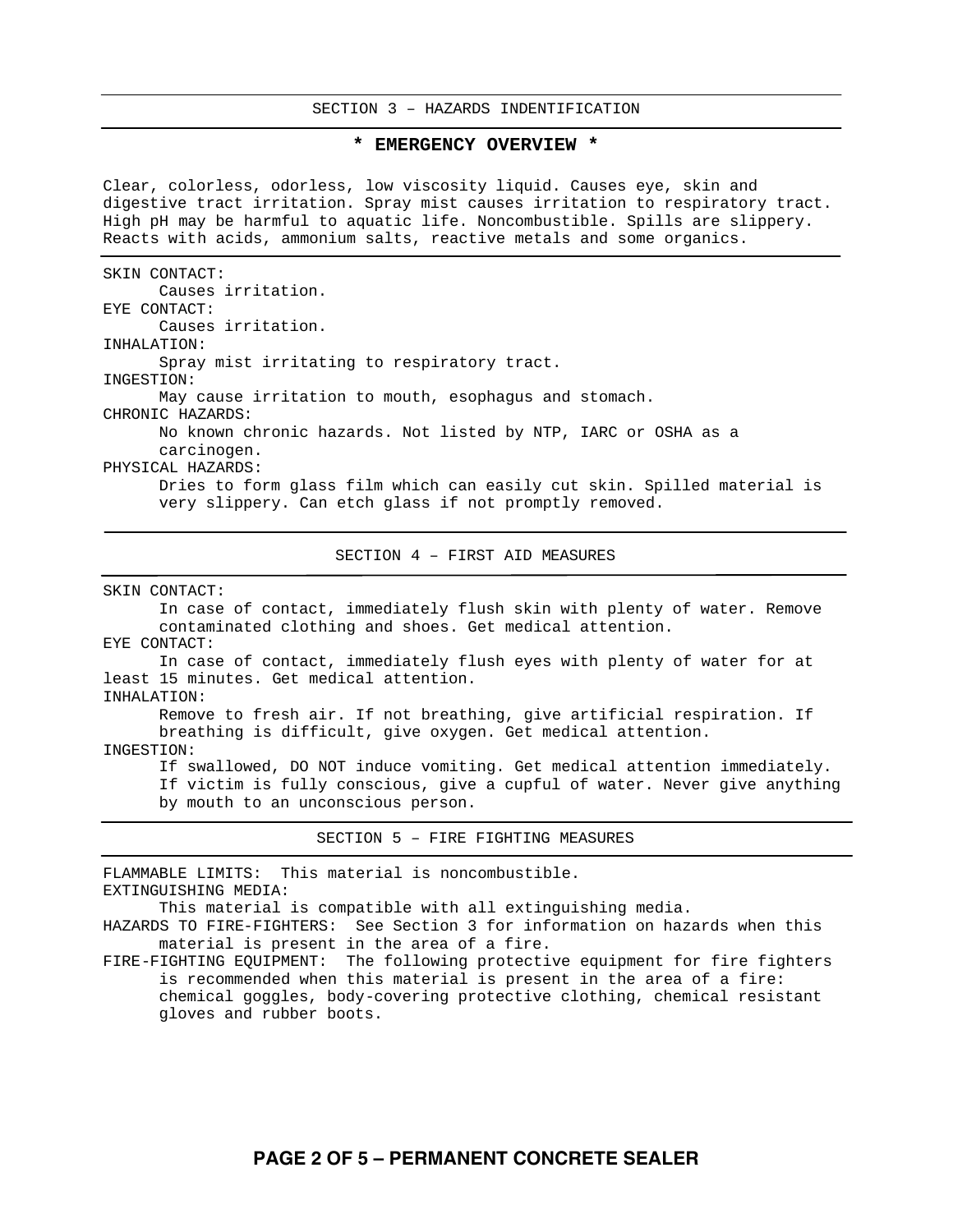PERSONAL PROTECTION: Wear chemical goggles, body-covering protective clothing, chemical resistant gloves, and rubber boots. See section 8.

- ENVIRONMENTAL HAZARDS: Sinks and mixes with water. High pH of this material is harmful to aquatic life, see Section 12. Only water will evaporate from a spill of this material.
- SMALL SPILL CLEANUP: Mop up and neutralize liquid, then discharge to sewer in accordance with federal, state and local regulations or permits.
- LARGE SPILL CLEANUP: Keep unnecessary people away; isolate hazard area and deny entry. Do not touch or walk through spilled material. Stop leak if you can do so without risk. Prevent runoff from entering into storm sewers and ditches which lead to natural waterways. Isolate, dike and store discharged material, if possible. Use sand or earth to contain spilled material. If containment is impossible, neutralize contaminated area and flush with large quantities of water.
- CERCLA RQ: There is no CERCLA Reportable Quantity for this material. If a spill goes off site, notification of state and local authorities is Recommended.

SECTION 7 – HANDLING AND STORAGE

HANDLING: Avoid contact with eyes, skin and clothing. Avoid breathing spray mist. Keep container closed. Promptly clean residue from closures with cloth dampened with water. Promptly clean up spills. STORAGE: Keep containers closed. Store in clean steel or plastic containers. Separate from acids, reactive metals, and ammonium salts. Storage temperature 0-95º C. Loading temperature 45-95 º C. Do not store in aluminum, fiberglass, copper, brass, zinc or galvanized containers.

SECTION 8 – EXPOSURE CONTROLS/PERSONAL PROTECTION

EYE PROTECTION: Wear Chemical goggles. SKIN PROTECTION: Wear body-covering protective clothing & gloves. RESPIRATORY PROTECTION: Use a NIOSH-approved dust and mist respirator where spray mist occurs. Observe OSHA regulations for respirator use (29 C.F.R. §1910.134) ENGINEERING CONTROLS: Use with adequate ventilation. Keep containers closed. Safety shower and eyewash fountain should be within direct access.

SECTION 9 – PHYSICAL AND CHEMICAL PROPERTIES

STABILITY: This material is stable under all conditions of use and storage. COLOR: Clear & Odorless. ODOR: Odorless or musty odor. pH: Approximately 12 SPECIFIC GRAVITY: 1.2-1.3  $g/cm^3$  (20°C), 10 lbs/gal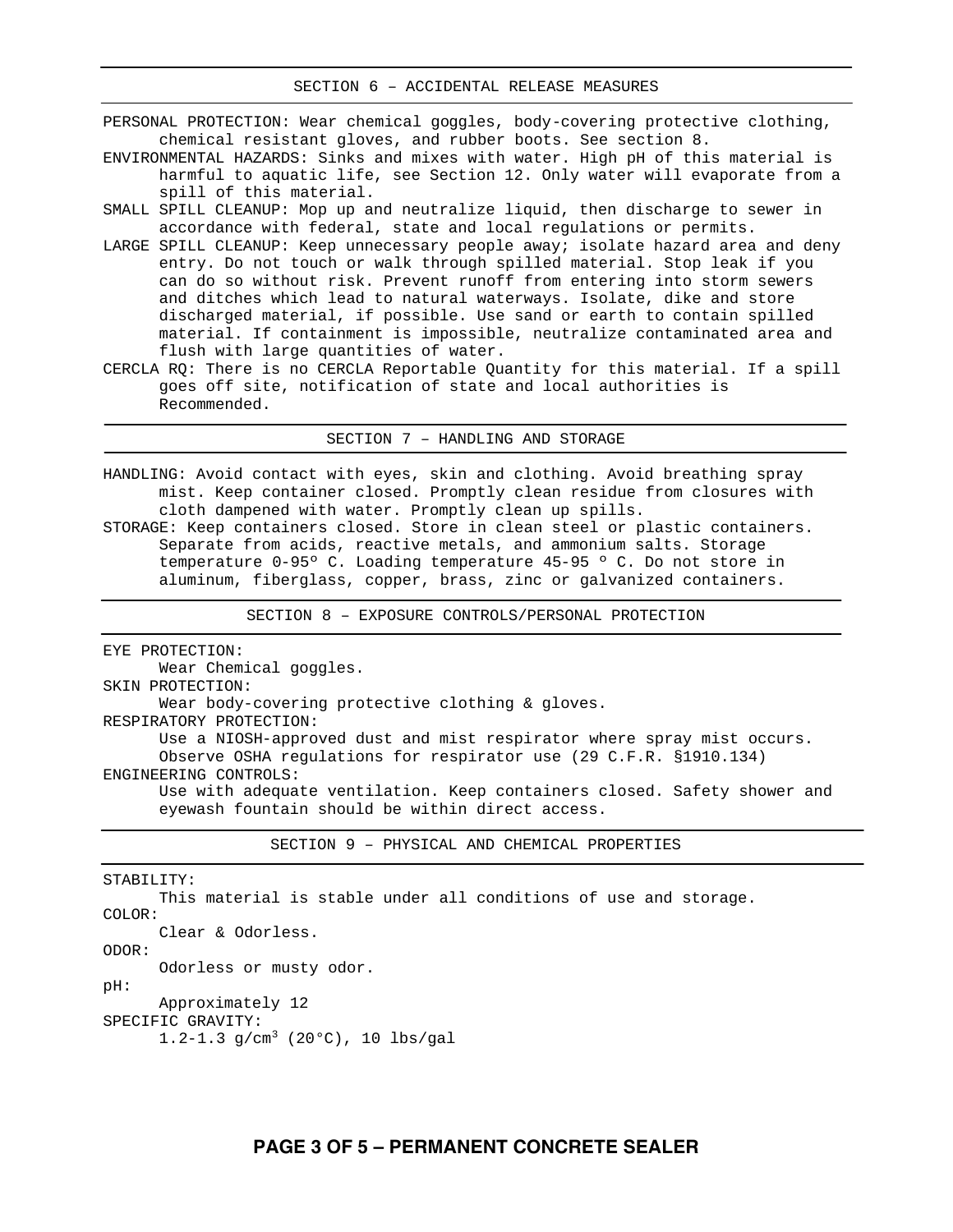STABILITY: This material is stable under all conditions of use and storage. CONDITIONS TO AVOID: None. MATERIALS TO AVOID: Gels and generates heat when mixed with acid. May react with ammonium salts resulting in evolution of ammonia gas. Flammable hydrogen gas may be produced on contact with aluminum, tin, lead, and zinc. HAZARDOUS DECOMPOSITION PRODUCTS: Hydrogen.

SECTION 11 – TOXICOLOGICAL INFORMATION

ACUTE DATA: This material has not been tested for primary eye irritation potential. Similar solutions produce corneal, iridal and conjunctival irritation. This material has not been tested for primary skin irritation potential. Similar solutions produce skin irritation and are more irritating to abraded skin than intact skin. Human experience confirms that irritation occurs when similar solutions get on clothes at the collar, cuffs or other areas where abrasion may occur. The acute oral toxicity of this product has not been tested. When similar solutions were tested, their single dose acute oral LD50 in rats ranged from 3000 mg/kg to 7000 mg/kg. The acute oral lethality resulted from nonspecific causes.

- SUBCHRONIC DATA: In a study of rats fed similar solutions in drinking water for three months, at 200, 600 and 1800 ppm, changes were reported in the blood chemistry of some animals, but no specific changes to the organs of the animals due to such administration were observed in any of the dosage groups. Another study reported adverse effects to the kidneys of dogs fed similar solutions in their diet at 5g/kg/day for 4 weeks, whereas rats fed the same dosage did not develop any treatment-related effects. Decreased numbers of births and survival to weaning was reported for rats fed similar solutions in their drinking water at 1200 and 2400 ppm.
- SPECIAL STUDIES: Similar solutions were not mutagenic to the bacterium E. Coli when tested in a mutagenicity bioassay. There are no known reports of carcinogenicity of similar solutions. Frequent ingestion over extended periods of time of gram quantities of similar solutions is associated with the formation kidney stones and other urinary calculi in humans. The ingredients are not listed by IARC, NTP or OSHA as carcinogens.

SECTION 12 – ECOLOGICAL INFORMATION

ECO TOXICITY: The following data is reported for this material: A 96 hour median tolerance for fish (Gambusia affnis) of 4640 ppm; a 96 hour median tolerance for water fleas (Daphnia magna) of 494 ppm; a 96 hour median tolerance for snail eggs (Lymnea) of 1264 ppm; and a 96 hour median tolerance for Amphipoda of 320 ppm.

ENVIRONMENTAL FATE: This material is not persistent in aquatic systems, but its high pH when undiluted or unneutralized is acutely harmful to aquatic life. Diluted material rapidly yields dissolved material in a form that is indistinguishable from natural dissolved material. It does not contribute to BOD. This material does not in and of itself bioaccumulate. None of the ingredients of this product will appreciably bioconcentrate up the food chain.